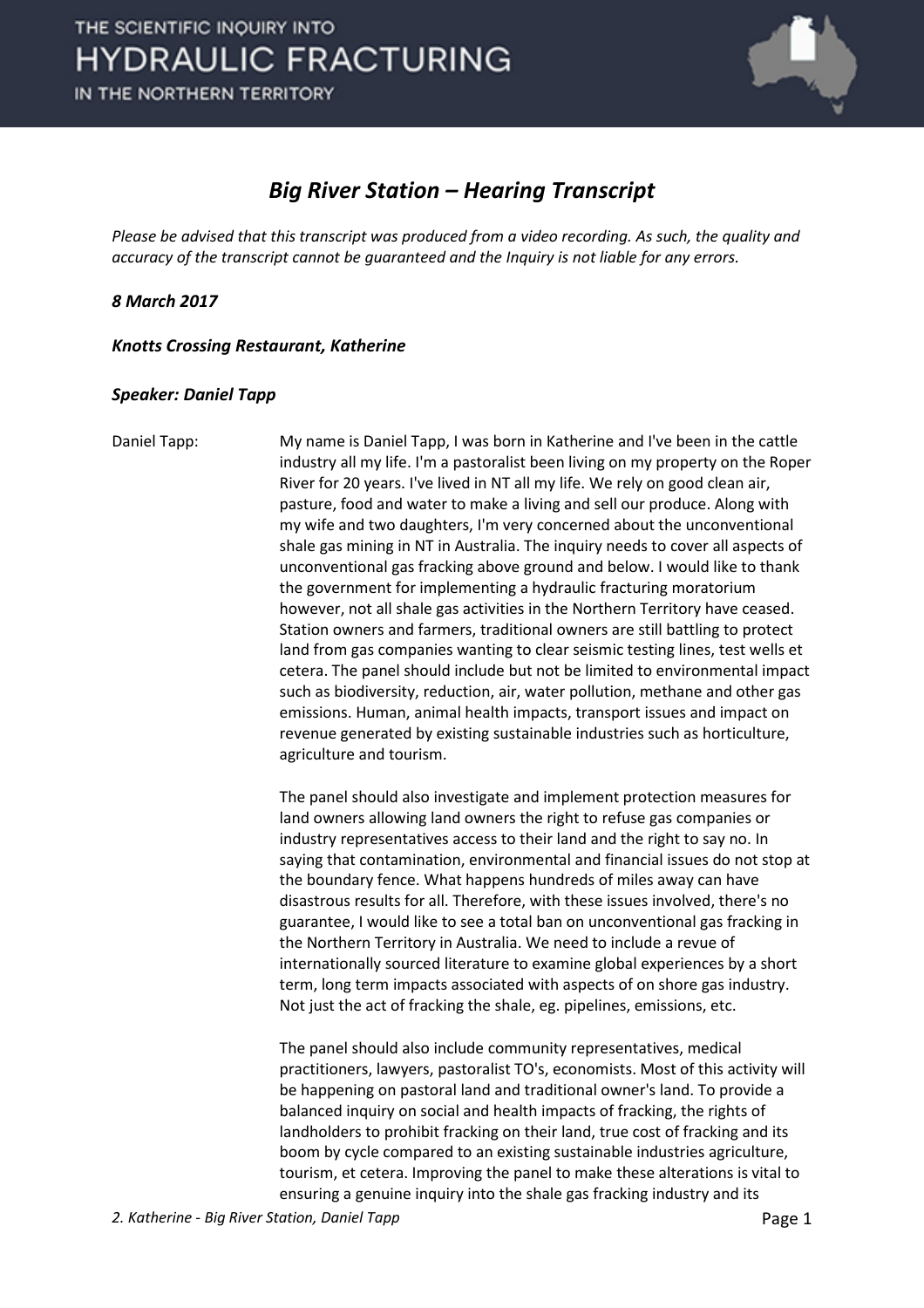impacts on the Northern Territory. The beef pastoral industry is worth nearly a billion dollars a year and has proved to be a sustainable industry for both jobs and the environment. This is would be greatly affected if the gas industry industrialises or contaminates the environment and water. Even the industrialisation of the landscape alone would have serious effects on other industries. These are issues I see arising from full blown gas industry above ground.

The Frogtech report done by 50 different institutes worldwide for the CLP government said that to extract the 200 trillion square feet of gas in the NT, it would take approximately 65,000 gas wells. This name I could never pronounce and it's a bit of a tongue twister, Dr. Elgraffea is an expert ... Sorry, the name's on the tip of my tongue. What's your expertise? Systems, rock mechanics engineer, Elgraffea says they work on 6 to 8% well failure rate while in production. This would mean that there would be around 4,000 failing wells leaking gas in the NT while in production. Not including above ground risks. What will stop well failure happening in years to come when the gas companies have abandoned them and they begin to fail due to age and natural earth movement? Eg. earthquakes, natural seismic activities with trillions and trillions of tonnes of pressure. Well integrity will never stand the test of time.

I have had a geologist here in the past on my property from the Dept of Mines and Energies. When I asked him about fracking in this area, he told me not to worry because they would not be coming here because it is too dangerous because of the fault lines in the area. A couple of weeks later, I went to a fracking meeting in Katherine and we are in one of the hotspots to frack. I've included a map of my property and show the fault lines, his name was Tim Munson, senior geologist, 2014. It is said by some when gas wells are plugged after their use by date or from failing or are out of an economical gas supply, this is when gas pressure builds up and the chemicals and gas will find their way out of natural fault lines, cracks, fracks and aquifers because there is no other way out. The pressure has to go somewhere.

Bond money, bond money for rehabilitation. No matter how much bond money you have to fix these problems, the question is how do they fix a depleted or a contaminated aquifer? This in my opinion is impossible. Who will be responsible for compensation for livestock produce, injury, damage, contamination or death by gas industry or associates? Who will be responsible for compensation for injury or death to persons on my property, Eg. visitor or employee of mine or visitor or employee of the gas industry, or any mining industry that might come onto my land without my consent or knowledge? Who will be responsible for compensation or damages to my property by way of contamination of land, environment, or water or destruction of infrastructure, fire or explosion? Who will be responsible for compensation or damages to neighbouring property that comes from my property to neighbour's property by the gas industry? Contamination and danger issues do not stop at the boundary fence.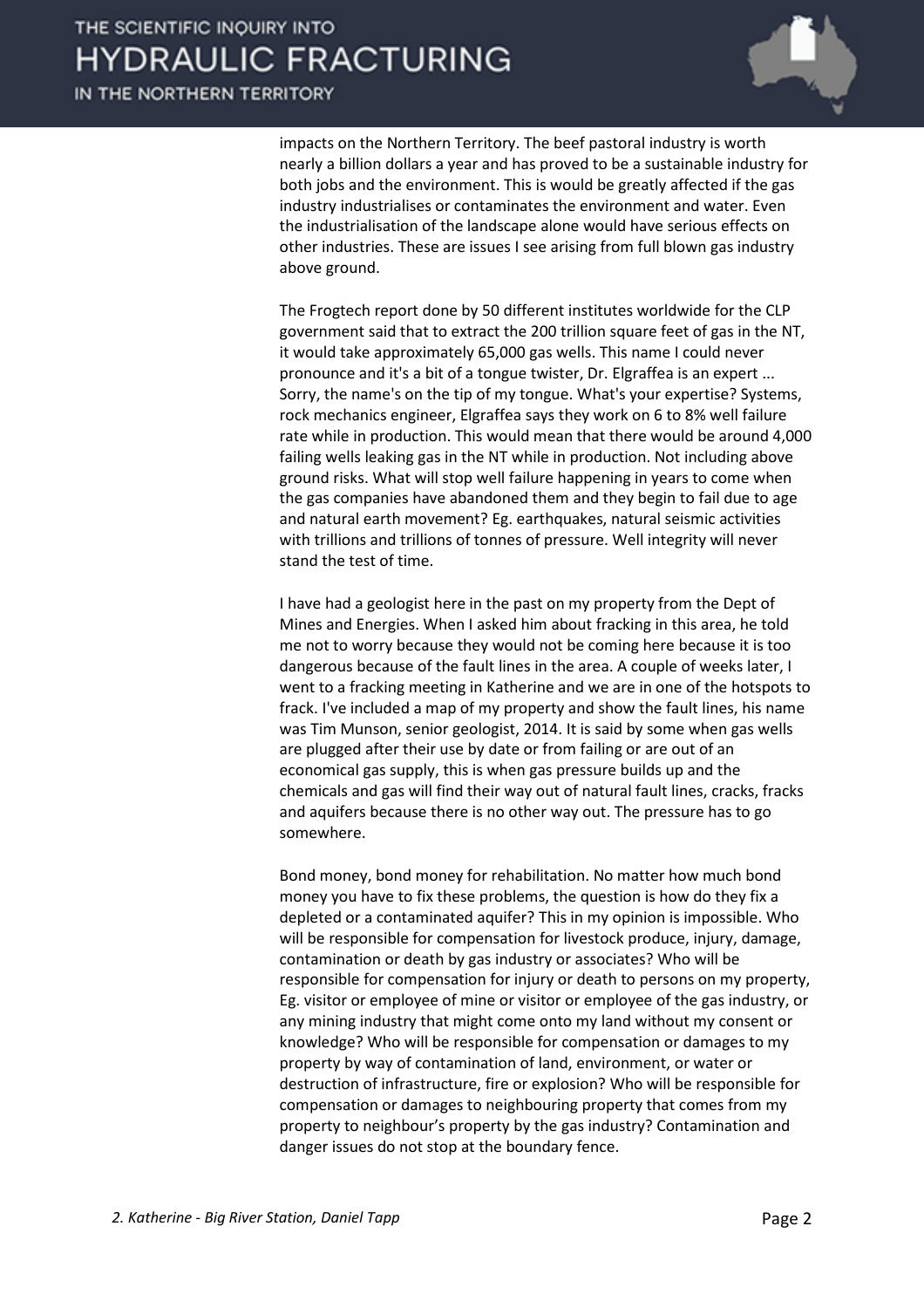IN THE NORTHERN TERRITORY



Who will be responsible for compensation of consumers eating or using contaminated products when they are contaminated by the gas industry and I can't sell my produce? Who will be responsible for compensation of land values when I can't sell my land because land and water contamination or water depletion and the industrialisation of land with hundreds of gas well and associated infrastructure and transport? Who will be responsible for compensation of further development on my property if I can't build in where I want to because infrastructure belonging to the gas industry is in the way of my development? Who will be responsible for testing soil, water and food contamination caused by gas industry and how often will these tests happen? Do they report to me? Who will be responsible for compensation if the company goes bankrupt or ceases to exist? Who will do the rehabilitation work or compensate me for my losses? Who will be responsible for baseline studies on water, air and soil contamination?

Who will be responsible for compensation when I can't conduct standard management practices because of the gas industry being present? Who is to be responsible for weed control, erosion control, stock escaping from gates being left open or grass fires started by the industry? Who is responsible for a risk management plan and who is responsible to take action on that plan? Who is responsible for my property insurance as I have been informed by my insurance company that they will not insure me against unconventional gas mining activities, infrastructure failing or contamination issues? How do I know who these people are coming onto my property without consent? I don't want these people on my property, that's why I live here. I don't want the risks of other people in dangerous infrastructure around me or my family. I want and need wide open spaces, fresh air and clean water and environment to survive. I have approached my insurance company and they have said to me that they will not insure against the above mentioned or anything else to do with unconventional gas mining.

A leading environmental insurance specialist, Sydney based Anthony Saunders said, "The risk of contamination activities by gas companies couldn't be insured." Envirosure, this is the name of the company, was the only insurance broker to confirm the lack of insurance covering the sector which includes the farmers, explorers and the indigenous land owners. He said one international insurance broker had made available and insurance policy for gas exploration but the fine print excludes the financial cost to rectify the effects of gradual contamination to the land or aquifer. If the trigger in the policy is any accident, the deliberate process of injecting a cocktail of chemicals to extract the gas negates that cover. Logically if the process of contamination is deliberate, there's no cover in an event of pollution. The gas companies are 100% responsible for that and because of that there is no insurer that will cover an event that has the likelihood of certainty. If there is no cover, then why are they licensed to carry out this process? No insurance company wants to be responsible for a future claim that is likely, he said.

Bearing in mind that this is not like car insurance where you can just go and buy a new one. This is our water, environment and lives that are on the line here. A report from the Australian Institute just recently stated that, "The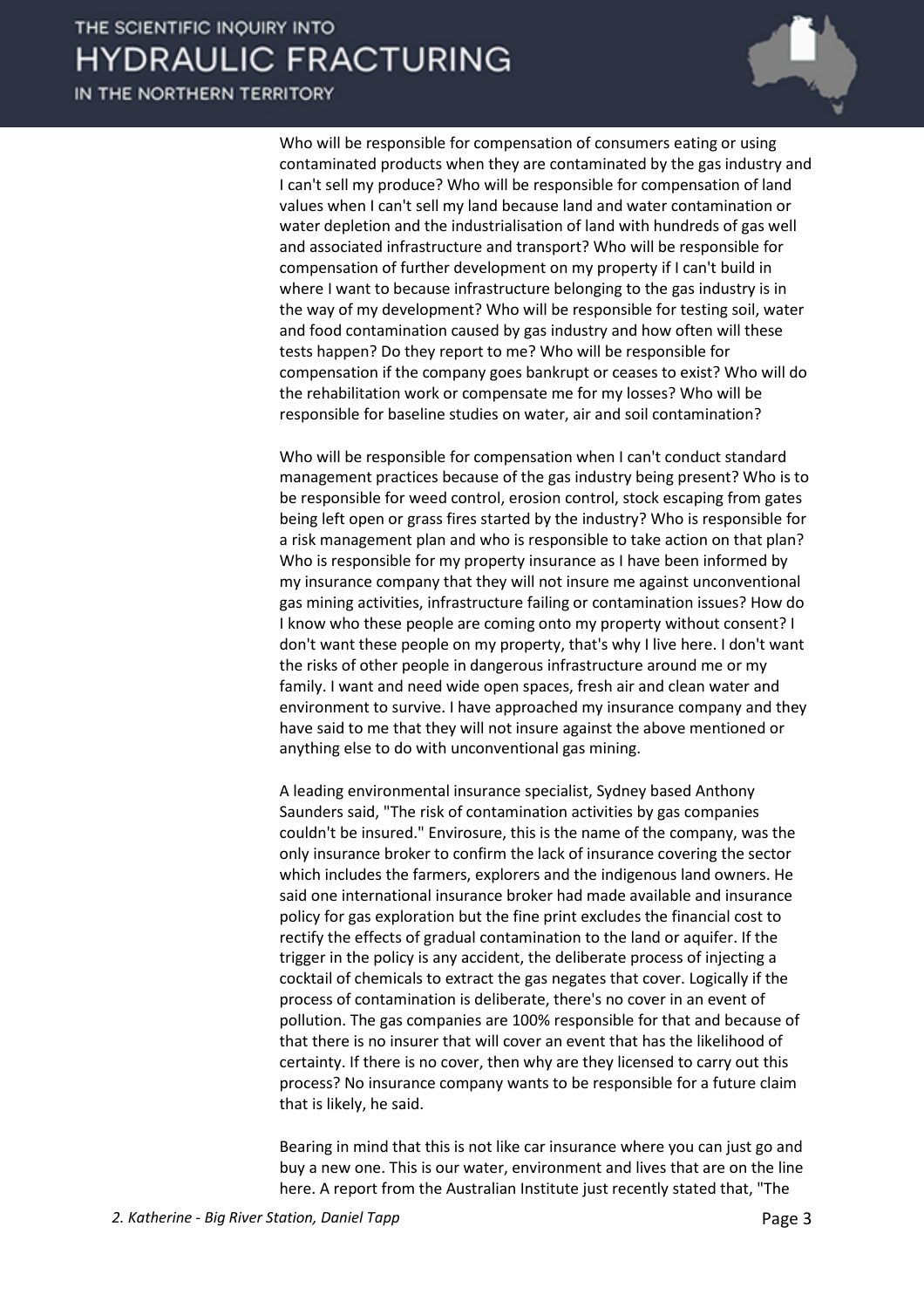IN THE NORTHERN TERRITORY



methane gas emissions are 170 times higher than the gas industry claims. The gas industry as been allowed to hoodwink and bully communities and government into the big lie that gas is a clean form of energy. Not to mention the hundreds of secret recipes being using and most have not been tested." Doctor Elgraffea says that they expect a 6 to 8% well failure rate while in operation alone. In 20 years, 60% will fail and in time all will fail. How can the industry guarantee when fracturing the rock that the fracture will not go further than the desired length and stay localised?

A prime example of how fragile the environmental water is to be contaminated is a recent aquifer contamination in Katherine. This came from a little bit of fire flame on a small piece of land. How can this massive industrialisation of thousands of wells not contaminate our aquifer? It is quoted by the gas industry that chemical use is half of a percent of water use. Let's do the math on that. Water use on average is 20 million litres per frack well. Half of a percent of 20 million litres of water equals 100,000 litres of chemicals. For each well, there would be 100,000 litres of chemicals and 20 million litres of water. Fresh water that is now contaminated, not just the half a percent that is stated by the industry. A conservative estimate on NT would get 10,000 shale gas wells in the Beetaloo basin. This would mean one billion litres of pure chemicals added to the 200 billion litres of water. Now we have 200 billion litres of contaminated water that needs to be disposed of, or potentially leak into the aquifers.

If the industry is fully developed at 65,000 wells, that would mean a whopping 6.5 billion litres of chemicals alone. You'll just have to excuse me on my terms of this figure. It's in chemicals alone, a whopping 1,300 billion litres of water that is now contaminated. This is only for one frack per well per year. Most wells get fracked two or three times a year. This doesn't include BTEX a very toxic brew of chemicals that the government and industry say are banned. Let's be honest about this, these are natural occurring chemicals that come up from the well whether you like it or not. These figures are ridiculous when you think that we'll live in the driest continent in the world and most of our aquifers are already at capacity. Where will this fresh water come from? In a report for the CLP government last year tabled at the water forum meeting, it was said that the recharge rate for our aquifers in the NT was a very dismal 1%. We also have a very thirsty development at the North Program about to hit on already strained aquifers.

The main purpose of this development is the food bond for Asia in the north. How can these industries co-exist is beyond me when they are competing for the same scarce and most precious resource, water. Just on these over allocation issues with the aquifers, I didn't put this in here and it's not in my submission. These allocations of these aquifers were done on a 40-year average water flow. They should be done on a 100-year average. The 100-year average is almost half of the 40-year average. Basically, these aquifers are already over allocated. Many of these chemical additives have not been checked out for their health risks. Some of the chemicals used are arsenic, silica, barium, sodium, acid, radium 226, nickel, uranium and aluminium. Plus, the naturally occurring btex, the naturally occurring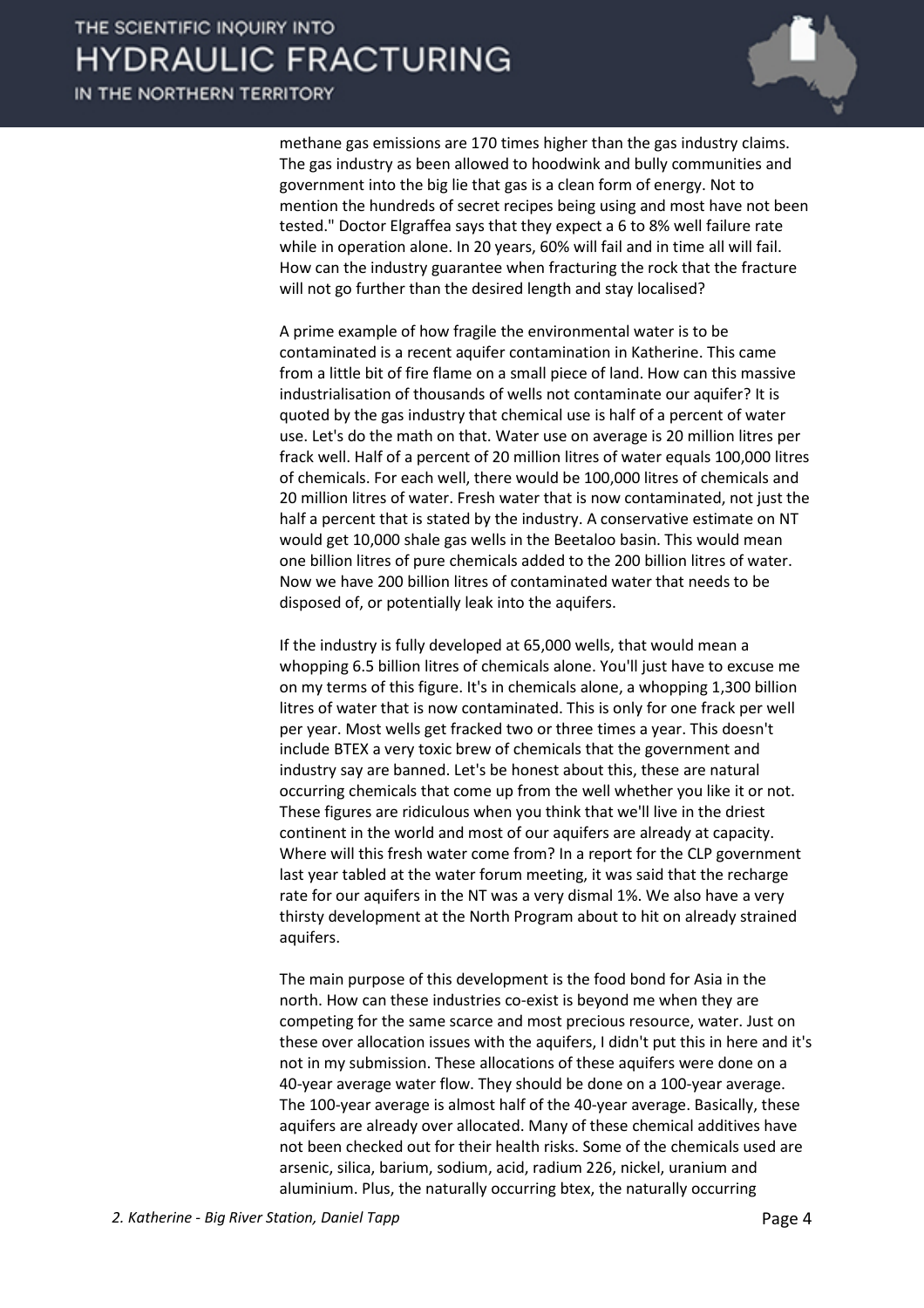IN THE NORTHERN TERRITORY



radioactive material that comes from under the ground drilling process whether you like it or not. These chemicals cause cancer, disrupt the endocrine system, effect brain, nervous system and immune system. The industry and government repeatedly tell the public that these chemicals are banned. Can they please stop lying to use about this? These chemicals are not banned; they are naturally occurring.

Many of the secret recipes are secret, why is this so? Is this misleading the public and the inquiry panel? I'm not convinced that these chemicals are found under the kitchen sink or in ice cream like the industry says it is. We need to make it clear that unconventional shale gas fracking has not been happening in the NT or in Australia for 40 years as APPEA and pro fracking persons continually refer to. It is only in its experimental stage. In fact, there are only a couple experimental and exploration wells Australia wide and are not in commercial use and is untried, untested, new technology. I would like to make that very clear to the public and the panel. For a sustainable future we need clean, green food and water, and need to move towards renewable energy. The 70 pastoralists that signed a letter to the public government and industry have agreed to lock our gates under the gas industry. We are not letting the industry or government hoodwink or bully us into destroying our own land and water. Our family homes are not for sale.

The 70 pastoralists covers a huge portion of the NT parcel leases including mining leases, some of the biggest parcel operations in the NT and Australia to the family owned stations and farms. In Queensland, I know this is coal seam gas but these are companies that are operating here and a lot of the infrastructure is above ground infrastructures and stuff of the same. In Queensland, Darling Down region food bale, there is now 4,700 hectares of what is described by government as a contamination zone. Gas rising through the ground and contaminated water from gas mining. Framers grazing, feed loaders are using untreated, contaminated water to water livestock and crops for human consumption. Also, feeding stock with grain, hay that has been irrigated by contaminated water. Also, grain, fruit, veggies for human consumption without testing for contamination, then selling these products to the open market to the likes of Coles and Woolworths.

According to the Queensland government, Origin owned statistics say over 500 water bores are going to be drawn down or de-watered in the near future due to gas extraction in the [inaudible 00:20:59] and Chinchilla site. Mostly irrigation bores. In these same bores, they now have the problem of contamination zones and a contamination zone is an understatement. It is a danger zone. The farmers are not allowed to plough their paddocks, naked flames are prohibited and it's even dangerous to drive a vehicle through the site. This contamination, the QGC Water Treatment Plant pumps the waste water into the Condamine River above the weir where the town of Chinchilla gets their drinking water from. Origin Energy Treatment Plant pumps their waste water into Condamine River 10 kilometres downstream from the weir. This means that all the people, animals and environment on the Condamine River are all drinking contaminated water from the gas industry. The Condamine River is bubbling with methane gas.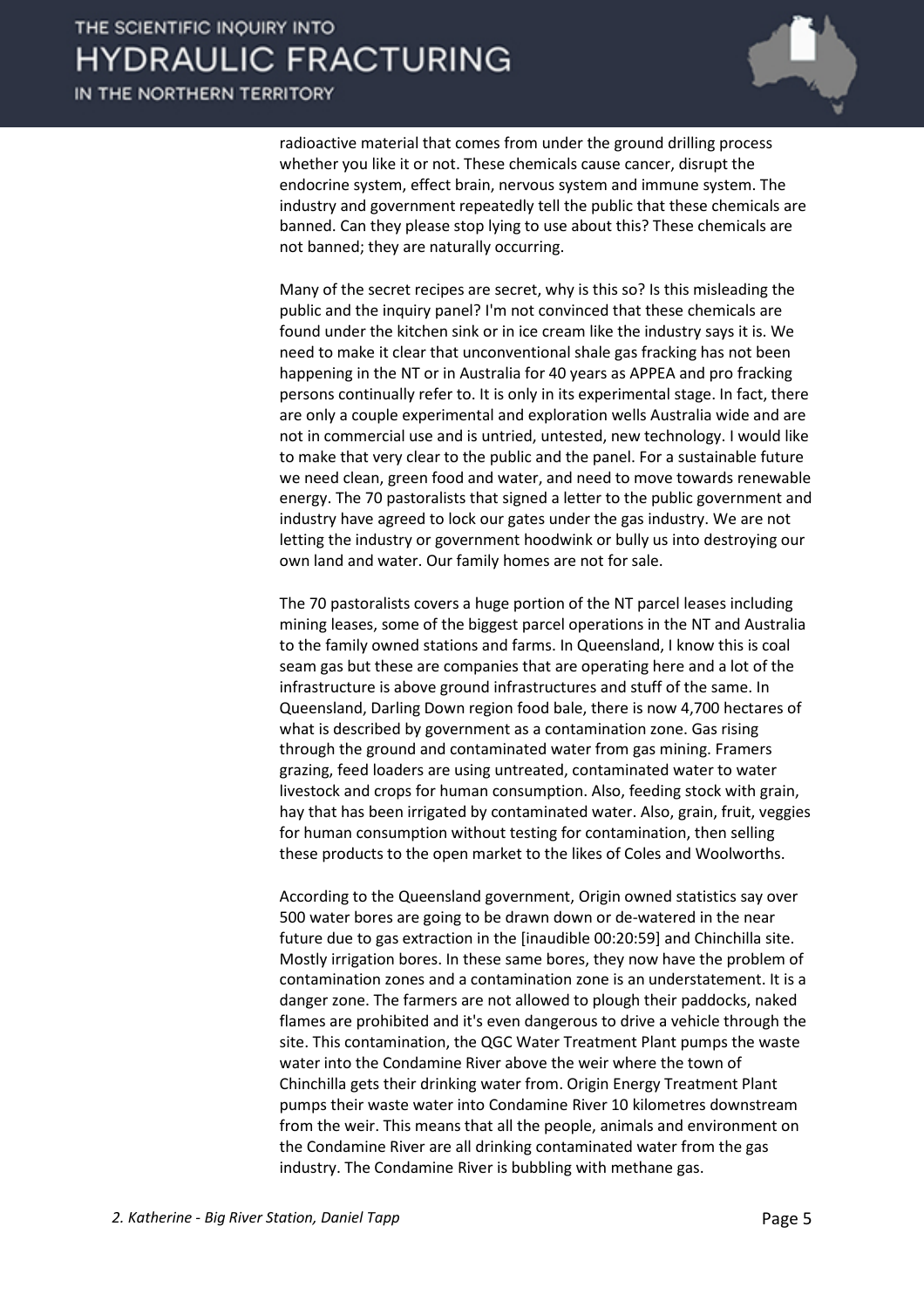IN THE NORTHERN TERRITORY

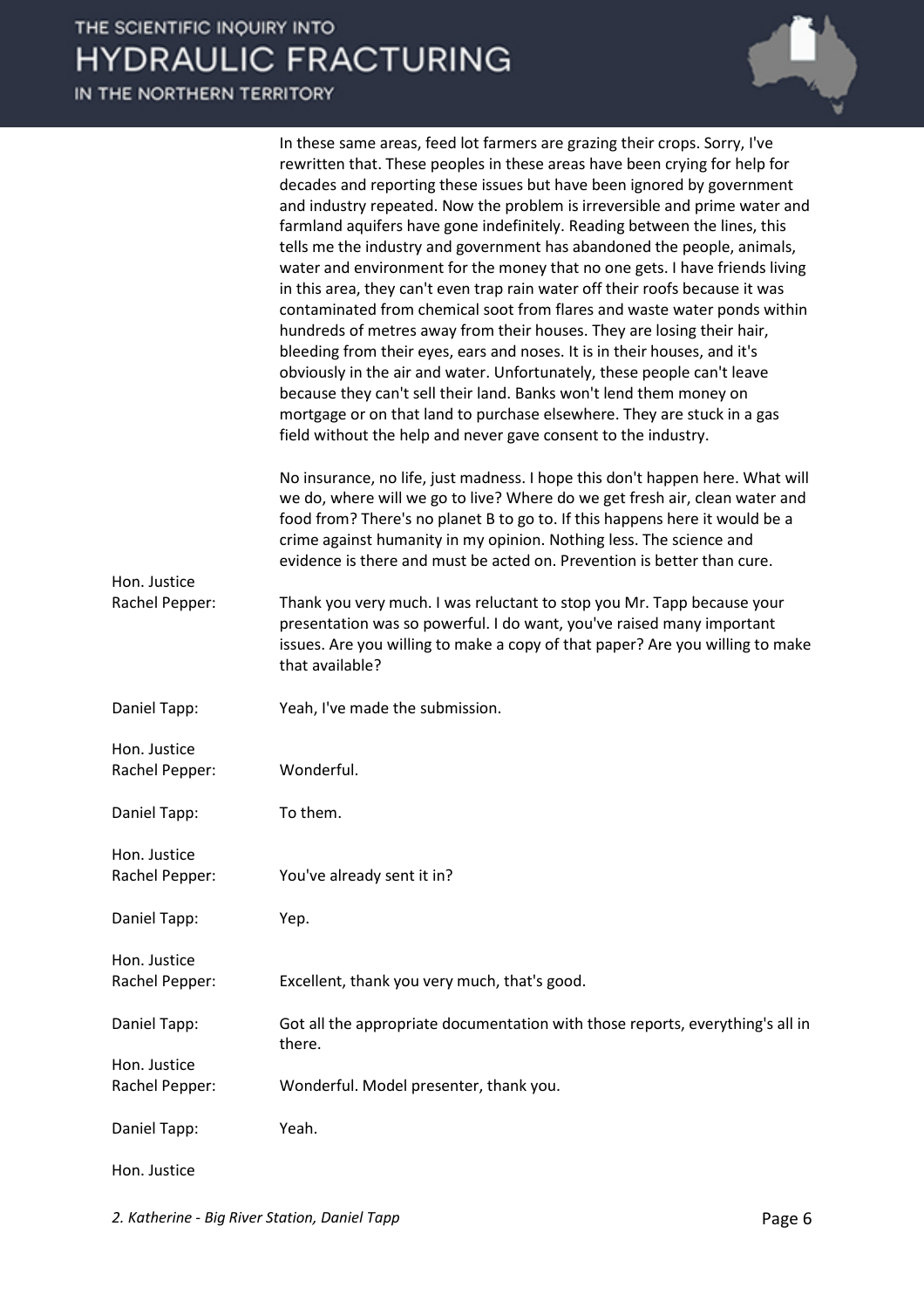#### IN THE NORTHERN TERRITORY



2. Katherine - Big River Station, Daniel Tapp **Page 7 Page 7 Page 7**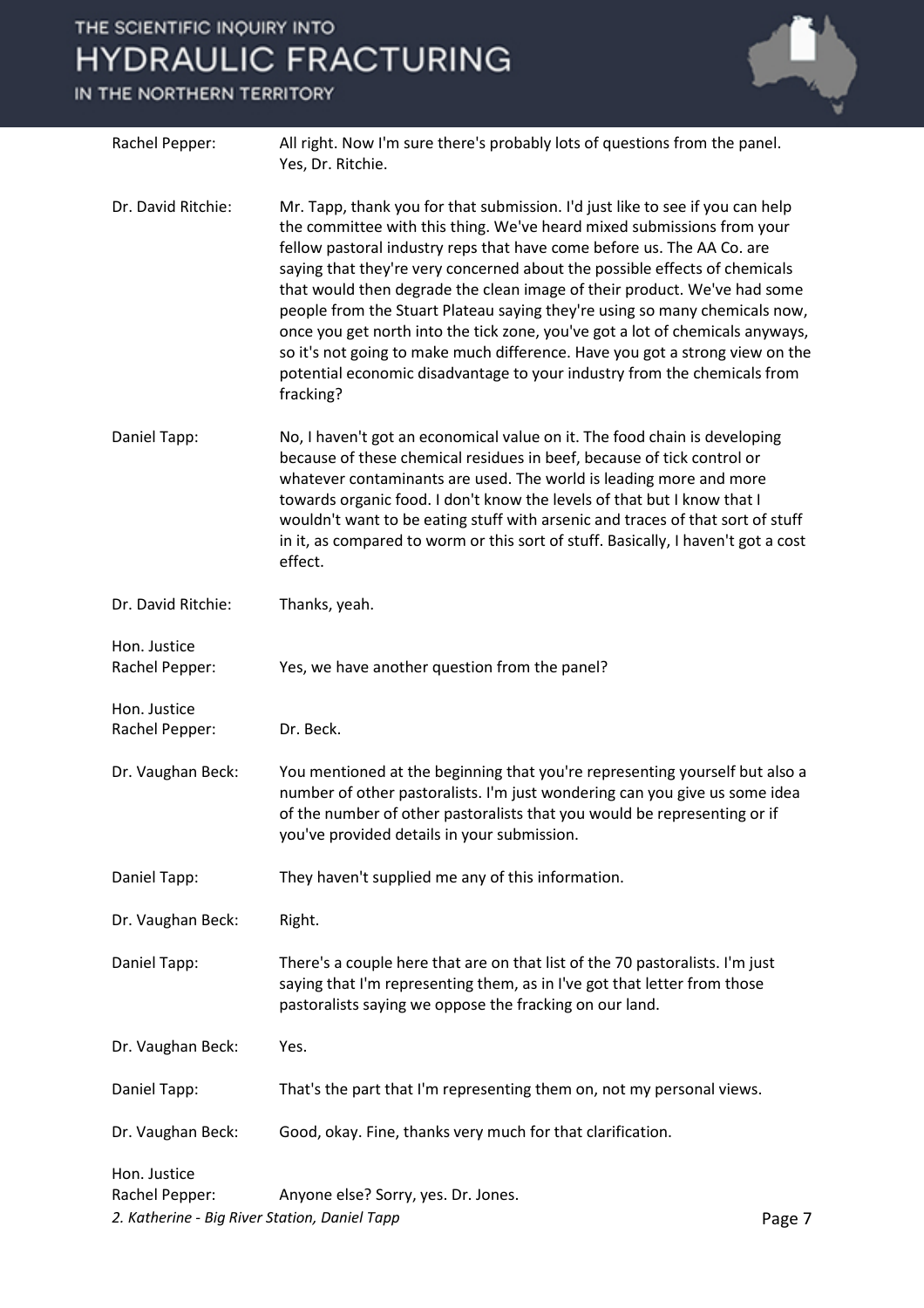IN THE NORTHERN TERRITORY



| Dr. David Jones:               | You mentioned that the pastoral industry was worth about one billion<br>dollars a year. Is that across the entire territory or is that in the Barkly entire<br>region?                                                                                                                                                                                                                                                                                                                                                     |
|--------------------------------|----------------------------------------------------------------------------------------------------------------------------------------------------------------------------------------------------------------------------------------------------------------------------------------------------------------------------------------------------------------------------------------------------------------------------------------------------------------------------------------------------------------------------|
| Daniel Tapp:                   | I believe that's in the Northern Territory, all of the Northern Territory. Just<br>on that, it's just in the latest report I think from the Cattleman's Association<br>there that in the last three to four years, it's grown from 300 million to<br>almost a billion. Just in the last two or three years.                                                                                                                                                                                                                |
| Hon. Justice<br>Rachel Pepper: | One of the things you mentioned in your presentation was obviously<br>significant concerns around land access. What if there were a right of veto?<br>Would you still be against fracking if individual pastoralists could say, "No."                                                                                                                                                                                                                                                                                      |
| Daniel Tapp:                   | I would like the right to say no, to veto. Like I said in the comment before, if<br>we water on the same aquifer and this single aquifer is strained now with its<br>over allocation, is the aquifer that this Beetaloo sort of basin is going to<br>water out of. Basically there as the crow flies, probably 300 kilometres from<br>me, but my water comes from there, out of that same aquifer.                                                                                                                         |
| Prof. Barry Hart:              | You've articulated a very comprehensive list of concerns and a number of<br>those have been, you have referred to other documents, so I appreciate<br>that. Are there any other circumstances under which you would consider<br>allowing fracking, perhaps not on your property but on the surrounding<br>areas? Can you foresee any circumstances at all or is it?                                                                                                                                                        |
| Daniel Tapp:                   | I can't. I totally oppose it. It's this well integrity issue and the<br>industrialisation of our land. I just cannot see any, people talk about the<br>economics of it. There's no economist on this panel, I agree with that in<br>some sense. In the other way, I totally disagree with it because what value<br>do we put on our environment? Whether it's \$10, or 100 billion dollars. It's<br>got to be strictly, the decision has to be made strictly on the environmental<br>side of things, protecting our water. |
| Prof. Barry Hart:              | Thank you.                                                                                                                                                                                                                                                                                                                                                                                                                                                                                                                 |
| Daniel Tapp:                   | There's no value on water.                                                                                                                                                                                                                                                                                                                                                                                                                                                                                                 |
| Hon. Justice<br>Rachel Pepper: | Yes.                                                                                                                                                                                                                                                                                                                                                                                                                                                                                                                       |
| Ms Jane Coram:                 | Just a quick one, thank you for that Mr. Tapp. Following up on some of your<br>comments about the effects of the coal seam gas operations in Queensland<br>on people's health and their drinking water supplies. Could I, in your<br>submission if you have any evidence of that, that would be very helpful for<br>us-                                                                                                                                                                                                    |
| Daniel Tapp:                   | Yep, I've submitted them.                                                                                                                                                                                                                                                                                                                                                                                                                                                                                                  |
| Ms Jane Coram:                 | Okay, thank you.                                                                                                                                                                                                                                                                                                                                                                                                                                                                                                           |